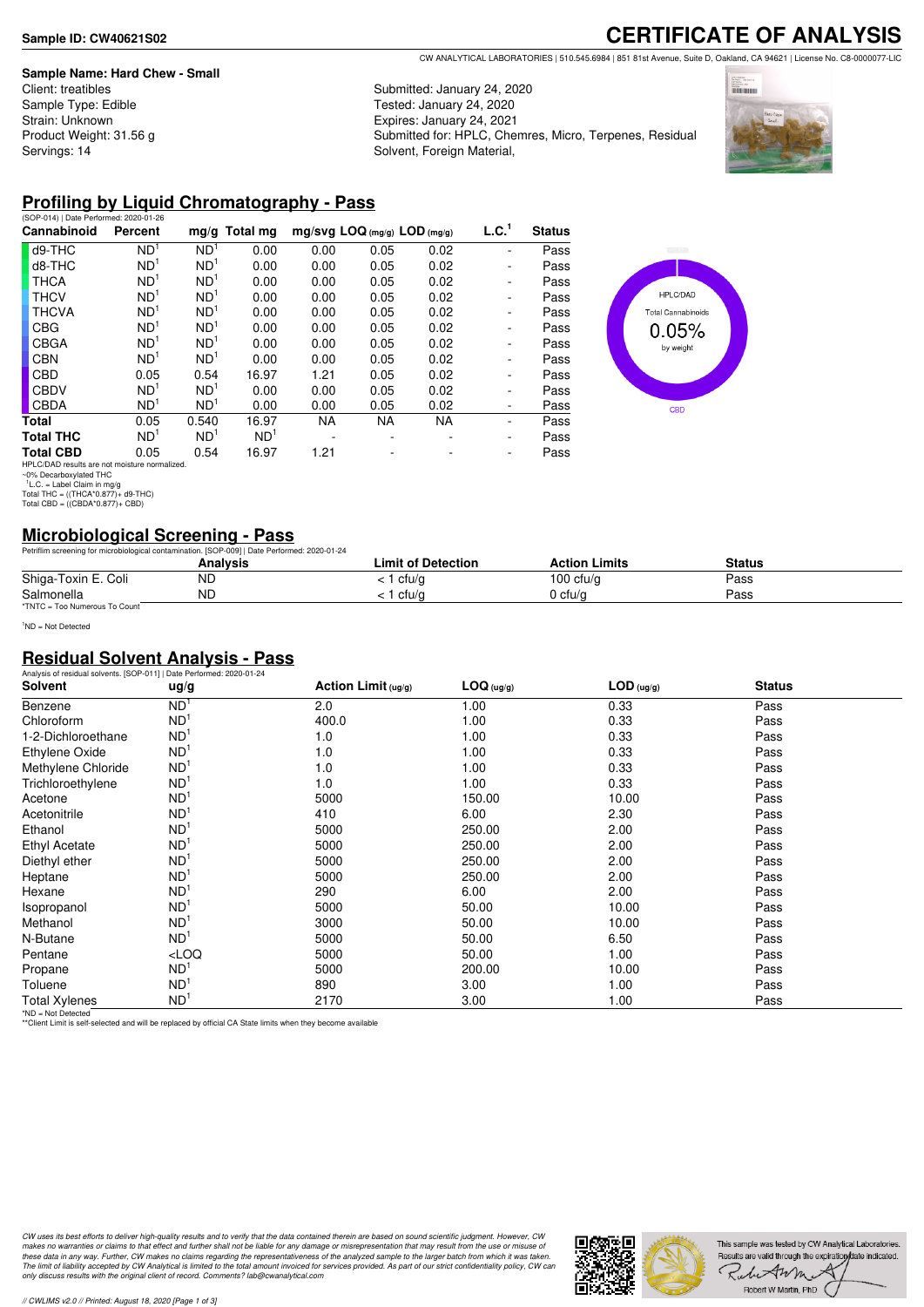**Sample Name: Hard Chew - Small** Client: treatibles Sample Type: Edible Strain: Unknown Product Weight: 31.56 g Servings: 14

**CERTIFICATE OF ANALYSIS** CW ANALYTICAL LABORATORIES | 510.545.6984 | 851 81st Avenue, Suite D, Oakland, CA 94621 | License No. C8-0000077-LIC

Submitted: January 24, 2020 Tested: January 24, 2020 Expires: January 24, 2021 Submitted for: HPLC, Chemres, Micro, Terpenes, Residual Solvent, Foreign Material,



# **Chemical Residue Screening - Pass**

| Targeted analysis of chemical residues. [SOP-017]   Date Performed: 2020-01-26 |                 |      |      |                                                         |               |                    |                 |      |                              |                |               |
|--------------------------------------------------------------------------------|-----------------|------|------|---------------------------------------------------------|---------------|--------------------|-----------------|------|------------------------------|----------------|---------------|
|                                                                                | ug/g            |      |      | LOG (ug/g) LOD (ug/g) Action<br>Limit <sub>(ug/g)</sub> | <b>Status</b> |                    | ug/g            |      | LOG (ug/g) LOD (ug/g) Action | Limit (uq/q)   | <b>Status</b> |
| Abamectin                                                                      | ND <sup>1</sup> | 0.04 | 0.02 | 0.5                                                     | Pass          | Fludioxonil        | ND <sup>1</sup> | 0.08 | 0.04                         | 30.00          | Pass          |
| Acephate                                                                       | ND <sup>1</sup> | 0.08 | 0.04 | 0.4                                                     | Pass          | Hexythiazox        | ND <sup>1</sup> | 0.04 | 0.02                         | 1              | Pass          |
| Acequinocyl                                                                    | ND <sup>1</sup> | 0.04 | 0.02 | $\overline{2}$                                          | Pass          | Imazalil           | ND <sup>1</sup> | 0.04 | 0.02                         | 0.2            | Pass          |
| Acetamiprid                                                                    | ND <sup>1</sup> | 0.02 | 0.01 | 0.2                                                     | Pass          | Imidacloprid       | ND <sup>1</sup> | 0.10 | 0.04                         | 0.4            | Pass          |
| Aldicarb                                                                       | ND <sup>1</sup> | 0.04 | 0.02 | 0.00                                                    | Pass          | Kresoxim-methyl    | ND <sup>1</sup> | 0.10 | 0.04                         | 0.4            | Pass          |
| Azoxystrobin                                                                   | ND <sup>1</sup> | 0.02 | 0.01 | 0.2                                                     | Pass          | Malathion          | ND <sup>1</sup> | 0.04 | 0.02                         | 0.2            | Pass          |
| <b>Bifenazate</b>                                                              | ND <sup>1</sup> | 0.02 | 0.01 | 0.2                                                     | Pass          | Metalaxyl          | ND <sup>1</sup> | 0.04 | 0.02                         | 0.2            | Pass          |
| <b>Bifenthrin</b>                                                              | ND <sup>1</sup> | 0.08 | 0.04 | 0.2                                                     | Pass          | Methiocarb         | ND <sup>1</sup> | 0.04 | 0.02                         | 0.2            | Pass          |
| <b>Boscalid</b>                                                                | ND <sup>1</sup> | 0.04 | 0.02 | 0.4                                                     | Pass          | Methomyl           | ND <sup>1</sup> | 0.08 | 0.04                         | 0.10           | Pass          |
| Captan                                                                         | ND <sup>1</sup> | 0.04 | 0.02 | 5.00                                                    | Pass          | Mevinphos          | ND <sup>1</sup> | 0.08 | 0.04                         | 0.00           | Pass          |
| Carbaryl                                                                       | ND <sup>1</sup> | 0.04 | 0.02 | 0.2                                                     | Pass          | Myclobutanil       | ND <sup>1</sup> | 0.10 | 0.04                         | 0.2            | Pass          |
| Carbofuran                                                                     | ND <sup>1</sup> | 0.04 | 0.02 | 0.2                                                     | Pass          | Naled              | ND <sup>1</sup> | 0.02 | 0.01                         | 0.50           | Pass          |
| Chlorantraniliprole                                                            | ND <sup>1</sup> | 0.08 | 0.04 | 0.2                                                     | Pass          | Oxamyl             | ND <sup>1</sup> | 0.04 | 0.02                         | 0.20           | Pass          |
| Chlordane                                                                      | ND <sup>1</sup> | 0.10 | 0.02 | 0.00                                                    | Pass          | Paclobutrazol      | ND <sup>1</sup> | 0.04 | 0.02                         | 0.4            | Pass          |
| Chlorfenapyr                                                                   | ND <sup>1</sup> | 0.10 | 0.02 | 0.00                                                    | Pass          | Parathion methyl   | ND <sup>1</sup> | 0.04 | 0.02                         | 0.00           | Pass          |
| Chlorpyrifos                                                                   | ND <sup>1</sup> | 0.08 | 0.04 | 0.2                                                     | Pass          | <b>PCNB</b>        | ND <sup>1</sup> | 0.02 | 0.01                         | 0.20           | Pass          |
| Clofentezine                                                                   | ND <sup>1</sup> | 0.02 | 0.01 | 0.2                                                     | Pass          | Permethrin         | ND <sup>1</sup> | 0.10 | 0.04                         | 0.2            | Pass          |
| Coumaphos                                                                      | ND <sup>1</sup> | 0.04 | 0.02 | 0.00                                                    | Pass          | Phosmet            | ND <sup>1</sup> | 0.04 | 0.02                         | 0.2            | Pass          |
| Cyfluthrin                                                                     | ND <sup>1</sup> | 0.10 | 0.04 | 1.00                                                    | Pass          | Piperonyl butoxide | ND <sup>1</sup> | 0.10 | 0.04                         | $\overline{c}$ | Pass          |
| Cypermethrin                                                                   | ND <sup>1</sup> | 0.10 | 0.04 | 1.00                                                    | Pass          | Prallethrin        | ND <sup>1</sup> | 0.10 | 0.04                         | 0.2            | Pass          |
| Daminozide                                                                     | ND <sup>1</sup> | 0.08 | 0.04 | $\mathbf{1}$                                            | Pass          | Propiconazole      | ND <sup>1</sup> | 0.08 | 0.04                         | 0.4            | Pass          |
| Diazinon                                                                       | ND <sup>1</sup> | 0.02 | 0.01 | 0.2                                                     | Pass          | Propoxur           | ND <sup>1</sup> | 0.02 | 0.01                         | 0.2            | Pass          |
| <b>Dichlorvos</b>                                                              | ND <sup>1</sup> | 0.01 | 0.01 | $\mathbf{1}$                                            | Pass          | Pyrethrin          | ND <sup>1</sup> | 0.04 | 0.01                         | 1              | Pass          |
| Dimethoate                                                                     | ND <sup>1</sup> | 0.04 | 0.02 | 0.2                                                     | Pass          | Pyridaben          | ND <sup>1</sup> | 0.04 | 0.02                         | 0.2            | Pass          |
| Dimethomorph                                                                   | ND <sup>1</sup> | 0.04 | 0.02 | 20.00                                                   | Pass          | Spinetoram         | ND              | 0.08 | 0.04                         | 3.00           | Pass          |
| Ethoprophos                                                                    | ND <sup>1</sup> | 0.02 | 0.01 | 0.2                                                     | Pass          | Spinosad           | ND <sup>1</sup> | 0.04 | 0.02                         | 3.00           | Pass          |
| Etofenprox                                                                     | ND <sup>1</sup> | 0.04 | 0.02 | 0.4                                                     | Pass          | Spiromesifen       | ND <sup>1</sup> | 0.08 | 0.04                         | 0.2            | Pass          |
| Etoxazole                                                                      | ND <sup>1</sup> | 0.04 | 0.02 | 0.2                                                     | Pass          | Spirotetramat      | ND <sup>1</sup> | 0.04 | 0.02                         | 0.2            | Pass          |
| Fenhexamid                                                                     | ND <sup>1</sup> | 0.08 | 0.04 | 10.00                                                   | Pass          | Spiroxamine        | ND <sup>1</sup> | 0.04 | 0.02                         | 0.4            | Pass          |
| Fenoxycarb                                                                     | ND <sup>1</sup> | 0.04 | 0.02 | 0.2                                                     | Pass          | Tebuconazole       | ND <sup>1</sup> | 0.08 | 0.04                         | 0.4            | Pass          |
| Fenpyroximate                                                                  | ND <sup>1</sup> | 0.08 | 0.04 | 0.4                                                     | Pass          | Thiacloprid        | ND <sup>1</sup> | 0.04 | 0.02                         | 0.2            | Pass          |
| Fipronil                                                                       | ND <sup>1</sup> | 0.08 | 0.04 | 0.00                                                    | Pass          | Thiamethoxam       | ND <sup>1</sup> | 0.04 | 0.02                         | 0.2            | Pass          |
| Flonicamid                                                                     | ND <sup>1</sup> | 0.04 | 0.02 | 0.20                                                    | Pass          | Trifloxystrobin    | ND <sup>1</sup> | 0.01 | 0.01                         | 0.2            | Pass          |

\*ND = Not Detected NT = Not Tested

## **Heavy Metals Profiling - Pass**

| Analysis of Heavy Metals. [SOP-012]   Date Performed: 2020-01-27 |                                                                                 |                |           |                       |               |  |
|------------------------------------------------------------------|---------------------------------------------------------------------------------|----------------|-----------|-----------------------|---------------|--|
|                                                                  | $\frac{u}{g}$                                                                   | $LOQ_{(uq/q)}$ | LOD(uq/q) | Action Limit $(uq/q)$ | <b>Status</b> |  |
| Cadmium                                                          | <loq< td=""><td>0.04</td><td>0.01</td><td>0.5</td><td>Pass</td><td></td></loq<> | 0.04           | 0.01      | 0.5                   | Pass          |  |
| Lead                                                             | 0.04                                                                            | 0.04           | 0.01      | 0.5                   | Pass          |  |
| Arsenic                                                          | <loq< td=""><td>0.07</td><td>0.02</td><td>1.5</td><td>Pass</td><td></td></loq<> | 0.07           | 0.02      | 1.5                   | Pass          |  |
| Mercury                                                          | ND <sup>1</sup>                                                                 | 0.05           | 0.02      | 3.0                   | Pass          |  |
| $1ND = Not detected$                                             |                                                                                 |                |           |                       |               |  |

#### **Water Activity -**

Analysis to determine water activity | Date Performed:

| rinaryoro to autominiu watur autrenty   Datu i unomiuu.<br>$P_1$ x x x<br>$\sim$ VV | Action Limit (Aw) | Status |
|-------------------------------------------------------------------------------------|-------------------|--------|
|                                                                                     |                   |        |
|                                                                                     |                   |        |

## **Foreign Material Analysis - Pass**

Analysis to determine whether foreign material is present | Date Performed: 2020-01-24

| Analvsis                                                                       | יי   |
|--------------------------------------------------------------------------------|------|
| Prodi<br>$\sim$<br>∴ materi≏<br>$\sim$<br>all<br>шs<br>eriteria.<br>WIII<br>п. | Pass |
|                                                                                |      |

CW uses its best efforts to deliver high-quality results and to verify that the data contained therein are based on sound scientific judgment. However, CW<br>makes no warranties or claims to that effect and further shall not *only discuss results with the original client of record. Comments? lab@cwanalytical.com*